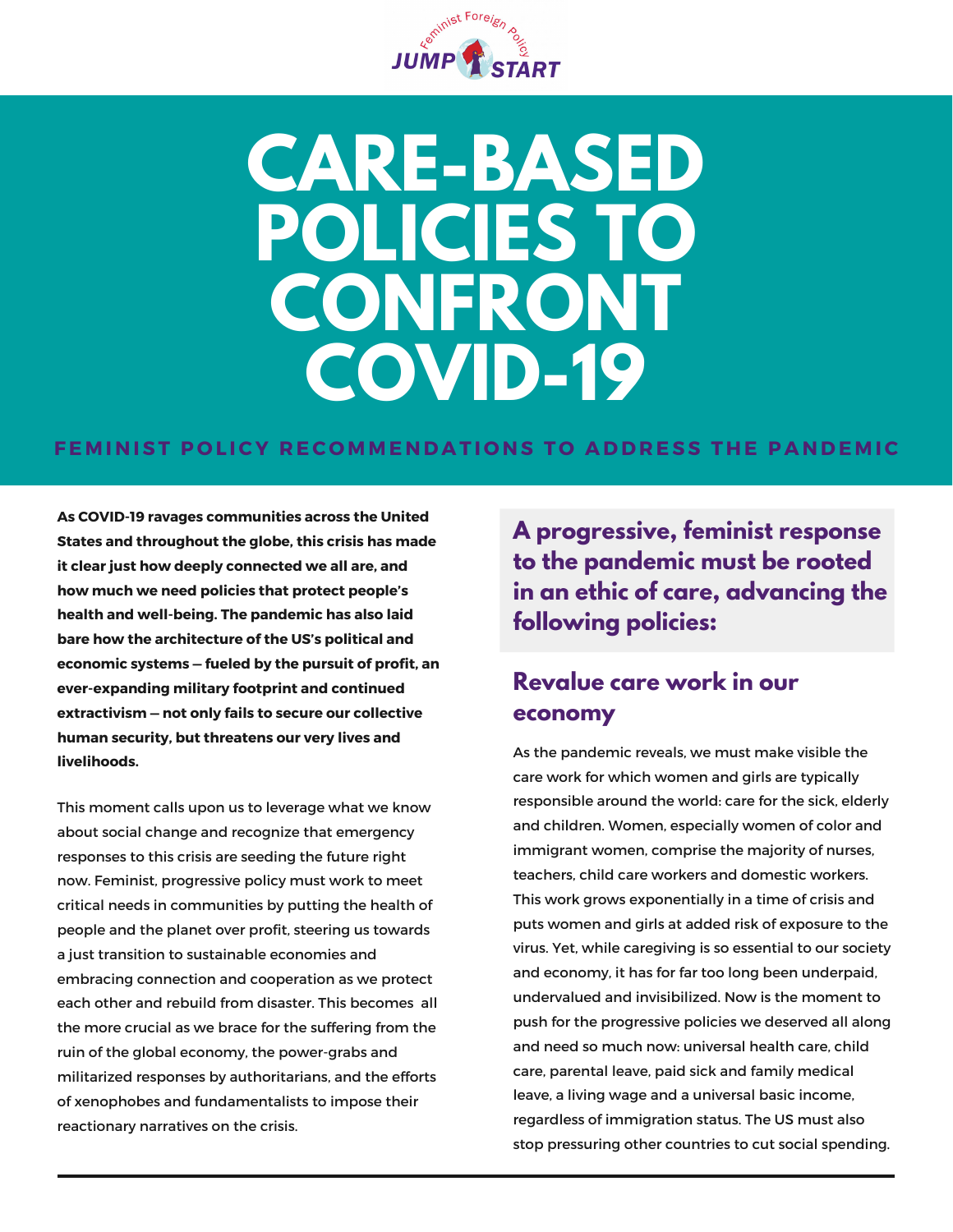**Policy to learn from:** Spain is [implementing](https://www.businessinsider.com/spain-universal-basic-income-coronavirus-yang-ubi-permanent-first-europe-2020-4) a basic income for low-income families during this crisis, with hopes of making it a permanent policy.

#### **Ensure protections for survivors of domestic and gender-based violence**

During this public health crisis, quarantine and lockdown measures, coupled with the stressors of [unemployment](https://www.commondreams.org/views/2020/04/10/virus-unleashes-violence-women-war-torn-countries-organize) and illness, are triggering increases in domestic violence around the world. During the [lockdown,](https://time.com/5803887/coronavirus-domestic-violence-victims/) reports of domestic violence have spiked in the US and [increased](https://www.euronews.com/2020/03/28/domestic-violence-cases-jump-30-during-lockdown-in-france) by 30% in France, while women's groups report an increase in cases of 60% in Lebanon. The crisis is compounded in countries already battered by US-supported war and neoliberal economic policies that have weakened governance and health systems.

The US must increase funding and support for grassroots organizations in the US and globally that serve as a vital lifeline for women, girls and LGBTQIA+ people by running hotlines, offering shelter and providing psychosocial support online.

**Policy to learn from:** France is [relocating](https://www.vice.com/en_us/article/y3mj4g/france-is-putting-domestic-abuse-victims-in-hotels-during-coronavirus-lockdown?utm_campaign=sharebutton&fbclid=IwAR3P-b9hCvlyFmyhrBlLRqmegnAYIuY64YZfDt2hfxp_SZFmMgEUP7TCx2I) survivors into hotels where they can stay safe and creating a support network at pharmacies and shops where they can discreetly seek help.

#### **Pass a Feminist Green New Deal**

The Trump administration is capitalizing on this moment of disruption to roll back auto fuel-efficiency rules and stop enforcing [environmental](https://www.theguardian.com/environment/2020/mar/31/trump-epa-obama-clean-car-rules-climate-change) regulations. We need [something](http://feministgreennewdeal.com/) radically different: a feminist Green New Deal. Such a policy would build on the proposed Green New Deal, which aims to transform our extractive economy to one grounded in

sustainability, justice and equity. A feminist approach calls for a down payment on a care economy, intersectional policy that addresses how people are impacted differently based on systemic exclusion and exploitation, and ensures that as our economy is stimulated by well-paid green jobs, women and frontline communities benefit.

A feminist Green New Deal must be guided by Indigenous women, who have long called for an end to deforestation and the commodification of lifesustaining resources like water. It must repair harm to and uplift the climate solutions of women and girls in the Global South, rural and Indigenous women, and Black women at the frontlines of environmental violence.

A feminist Green New Deal is vital to restoring the balance between people and the planet, thus preventing future pandemics and paving the way to a just recovery from the current crisis.

#### **Advance a coordinated global response**

This virus is a global problem and requires a global response. Rather than treating pandemic response as a zero-sum game, [scapegoating](https://www.nbcnews.com/politics/national-security/u-s-insisting-u-n-call-out-chinese-origins-coronavirus-n1169111) China at the UN Security Council or cutting aid to the World Health [Organization](https://www.washingtonpost.com/politics/trump-announces-cutoff-of-new-funding-for-the-world-health-organization-over-pandemic-response/2020/04/14/f1df101e-7e9f-11ea-a3ee-13e1ae0a3571_story.html) (WHO) to deflect from the failures of the US response, the US must cooperate with the global community by engaging multilateral channels and using joint strategies — such as collaborating in the production and global distribution of a vaccine and necessary equipment and medical supplies.

**Policy to learn from:** [Spain](https://www.thenation.com/article/society/coronavirus-spain-us/) required private hospitals and corporations to contribute resources to confront COVID-19. [Venezuela](https://www.commondreams.org/views/2020/03/25/venezuelas-coronavirus-response-might-surprise-you) created a nationwide survey to find sick people and provided them with home visits from healthcare workers.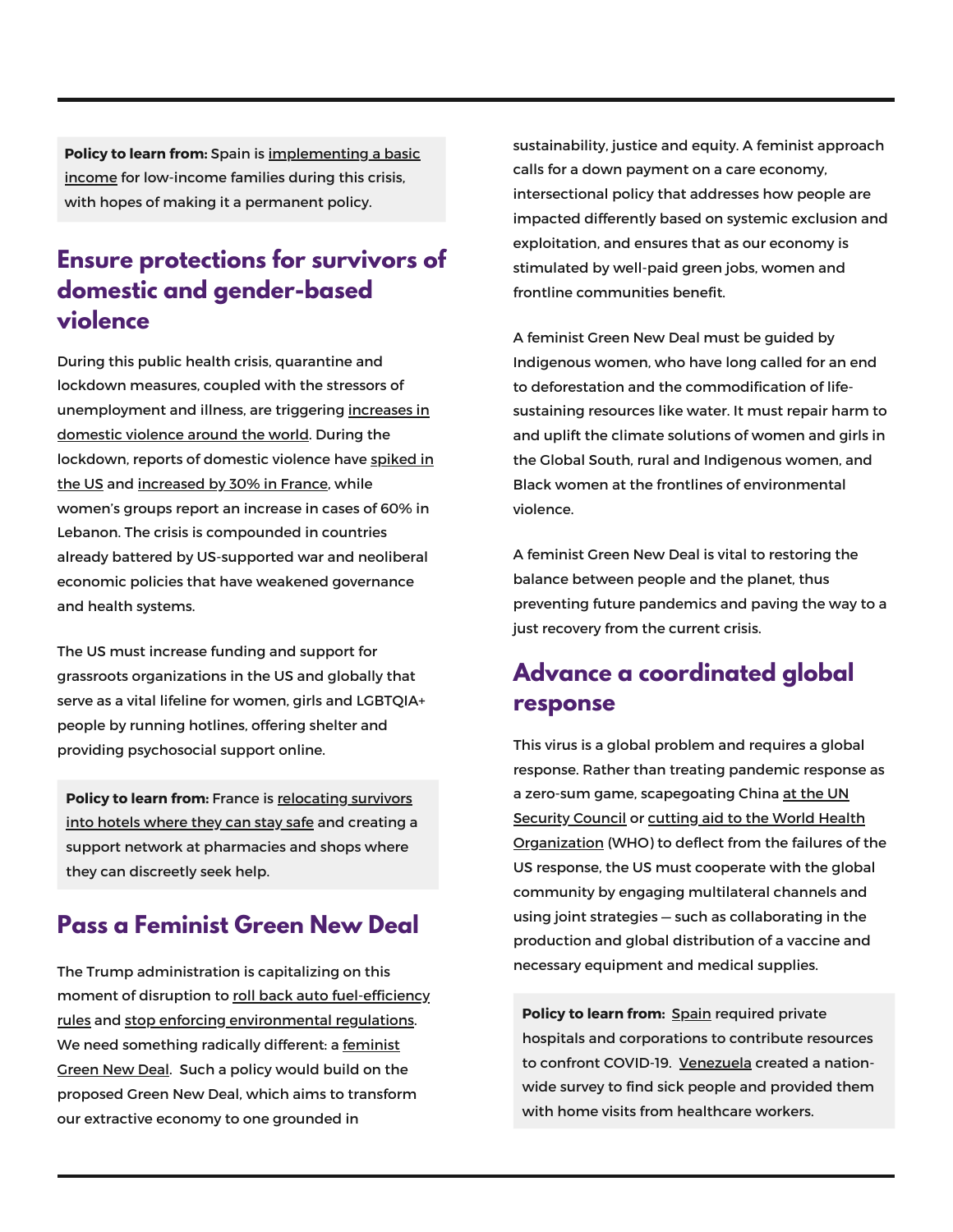# **Promote global justice through increased humanitarian aid, funding for global health and a global stimulus, and Global South debt cancellation**

Across the Global South, women and families with limited access to health care, clean water and government services are particularly vulnerable. Refugees and migrants living in crowded and unsafe camps, poor families in urban slums and settlements and communities in the midst of war zones are disproportionately at risk of being impacted by COVID-19.

A US foreign policy response guided by care and collective responsibility must center these [communities'](https://www.madre.org/care-and-connection-in-crisis) needs. Already, grassroots women's groups, including in Yemen, are mobilizing to save lives. Rather than cutting off funding for health care and humanitarian response to Yemen, as the Trump [administration](https://www.nytimes.com/2020/03/27/world/middleeast/yemen-health-care-aid-coronavirus.html) recently did, we must boost support for grassroots women-led organizations providing aid and awareness.

Funding is also needed for global health services, including through the WHO, to ensure Global South countries have the resources they need — like ventilators, hospital beds, masks for healthcare workers and sanitation supplies. But instead of responding to the critical need, the White House is on the offensive, halting aid to the WHO.

Further, global justice calls for us to cancel Global South countries' debt and reject neoliberal responses to the crisis — like the IMF and World Bank conditional loans and structural adjustment policies we know all too well have decimated health systems and impoverished targeted countries. Instead, we need a global stimulus package for countries and grassroots community-based responses.

**Policy to learn from:** [Cuba](https://www.cnn.com/2020/03/26/world/cuba-coronavirus-medical-help-intl/index.html) has acted in international solidarity, sending health care workers to build hospitals in Italy.

#### **Lift economic sanctions**

Over the years, the US has slapped increasingly devastating economic sanctions on countries it seeks to punish — including Iran, North Korea, Cuba, and Venezuela. By attacking economies and impeding access to life-saving medicine, medical equipment and [humanitarian](https://www.marketwatch.com/story/us-sanctions-in-a-time-of-coronavirus-are-morally-depraved-as-well-as-illegal-under-international-law-2020-04-06) aid, economic sanctions impoverish and kill people. Further, women and girls — who often shoulder the burdens of procuring food, water and fuel for the household — are disproportionately impacted by economic sanctions, which also worsen maternal mortality and women's reproductive health. Sanctions have already killed thousands in Iran, where the disease has spread rapidly and communities lack access to necessary medical equipment. The US must lift broad-based and sectoral economic sanctions and instead provide support to communities experiencing health and economic impacts.

## **Advance peacebuilding and reject militarized responses to the pandemic**

We must reject militarized responses to this crisis. The Trump administration and its right-wing counterparts globally are already exploiting this crisis to [militarize](https://www.thenation.com/article/politics/border-coronavirus-military-immigration/) [borders](https://www.thenation.com/article/politics/border-coronavirus-military-immigration/), expand the [security](https://inthesetimes.com/article/22401/military-trump-coronavirus-covid-emergency-response-national-guard-yemen) state, heighten [surveillance,](https://www.aljazeera.com/news/2020/03/slope-israel-draws-flak-coronavirus-surveillance-200317153457942.html) [increase](https://www.reuters.com/article/us-healthcare-coronavirus-workers-rights/poor-workers-trying-to-feed-families-jailed-abused-in-coronavirus-lockdowns-idUSKBN21P1XN) policing and crack down on activism and organizing. Further, we must not use the pandemic as a pretext to increase the Pentagon budget. Instead, we must divest from the Pentagon and reinvest those funds in public benefits and care for communities at risk. [Calculations](https://www.thenation.com/article/world/coronavirus-cold-war-race/) show that just the funds currently proposed for "nuclear arms modernization" — which the military seeks to use for new missiles, bombers and nuclear warheads — could